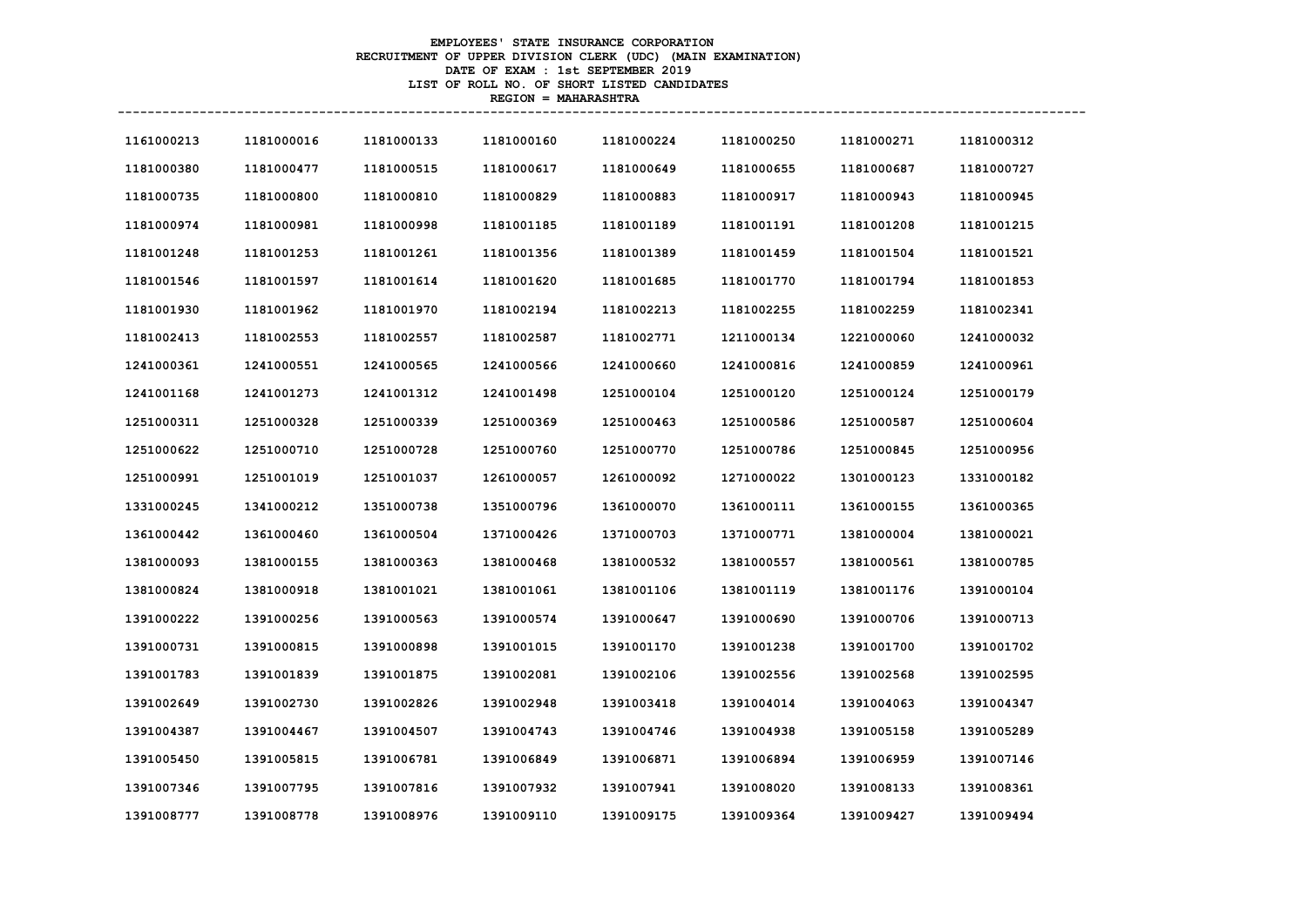| 1391009537 | 1391009697 | 1391009888 | 1391009937 | 1391010004 | 1391010550 | 1391010898 | 1391010956 |
|------------|------------|------------|------------|------------|------------|------------|------------|
| 1391011141 | 1391011255 | 1391011591 | 1391012006 | 1391012174 | 1391012184 | 1391012378 | 1391012551 |
| 1391012566 | 1391012582 | 1391012836 | 1391012904 | 1391013431 | 1391013559 | 1401000396 | 1411001122 |
| 1411001357 | 1411002225 | 1411002368 | 1421000219 | 1431000032 | 1451000093 | 1451000926 | 1451001104 |
| 1451002264 | 1451002506 | 1451002899 | 1451003347 | 1451003836 | 1451004946 | 1451005299 | 1451005380 |
| 1451005552 | 1451005573 | 1451005640 | 1451006018 | 1451006394 | 1451006735 | 1451006764 | 1451006799 |
| 1451006821 | 1451006971 | 1451007125 | 1451007129 | 1451007198 | 1451007325 | 1451007530 | 1451007738 |
| 1451008125 | 1451008369 | 1451008526 | 1451008595 | 1451008673 | 1451008822 | 1451008986 | 1451009452 |
| 1451009763 | 1451009861 | 1451010051 | 1451010740 | 1451011271 | 1451011318 | 1451011610 | 1451011660 |
| 1451011917 | 1451012376 | 1451012471 | 1451012539 | 1451012787 | 1451014368 | 1451014412 | 1451015514 |
| 1451016565 | 1451017081 | 1451018517 | 1451018558 | 1451018665 | 1451019692 | 1451019759 | 1451019947 |
| 1451020531 | 1451020845 | 1451021070 | 1451021114 | 1451021116 | 1451021277 | 1451021745 | 1451021987 |
| 1451022042 | 1451022358 | 1451022445 | 1451022459 | 1451022512 | 1451022584 | 1451022616 | 1451023041 |
| 1451023177 | 1451023491 | 1451023503 | 1451024292 | 1451024386 | 1451024421 | 1451024554 | 1451024864 |
| 1451025048 | 1461000135 | 1461000241 | 1471000245 | 1471000325 | 1471000500 | 1481000669 | 1481000870 |
| 1481000898 | 1481000952 | 1481001047 | 1481001211 | 1481001368 | 1491000142 | 1491000389 | 1491000555 |
| 1491000581 | 1491000740 | 1491000893 | 1491000933 | 1491000990 | 1491001033 | 1491001137 | 1501000126 |
| 1511001588 | 1511001677 | 1511001799 | 1531000509 | 1531000715 | 1551000033 | 1551000159 | 1551000189 |
| 1591000677 | 1591000809 | 1591000886 | 1611000067 | 1611000194 | 1611000242 | 1611000246 | 1611000537 |
| 1611000761 | 1631000157 | 1711000271 | 1741000053 | 1741000130 | 1771000043 | 1771000127 | 1771000143 |
| 1771000152 | 1771000257 | 1771000291 | 1771000350 | 1771000351 | 1771000404 | 1781000027 | 1781000079 |
| 1781000159 | 1781000387 | 1781000411 | 1781000645 | 1791000071 | 1791000107 | 1791000177 | 1801000329 |
| 1801000457 | 1811000022 | 1811000170 | 1811000377 | 1811000582 | 1811000837 | 1811001076 | 1811001276 |
| 1811001430 | 1811001766 | 1811001898 | 1811001977 | 1811002232 | 1811002559 | 1821000255 | 1831000627 |
| 1831001425 | 1831003080 | 1891000797 | 1961000058 | 1971000665 | 1971001309 | 1971001709 | 1981000244 |
| 1981000565 | 1981001077 | 2031001017 | 2061000097 | 2061000124 | 2061000180 | 2061000288 | 2061000321 |
| 2061000421 | 2061000433 | 2061000585 | 2061000901 | 2061000918 | 2061001016 | 2061001050 | 2061001228 |
| 2061001295 | 2061001312 | 2061001349 | 2061001415 | 2061001472 | 2061001496 | 2061001519 | 2061001594 |
| 2061001654 | 2061001818 | 2061001836 | 2071000562 | 2071000612 | 2071000721 | 2081000123 | 2081001557 |
| 2081001594 | 2091000010 | 2091000037 | 2091000341 | 2091000599 | 2091000725 | 2121000003 | 2131000006 |
| 2131000046 | 2131000079 | 2131000132 | 2131000181 | 2131000203 | 2131000293 | 2131000350 | 2131000374 |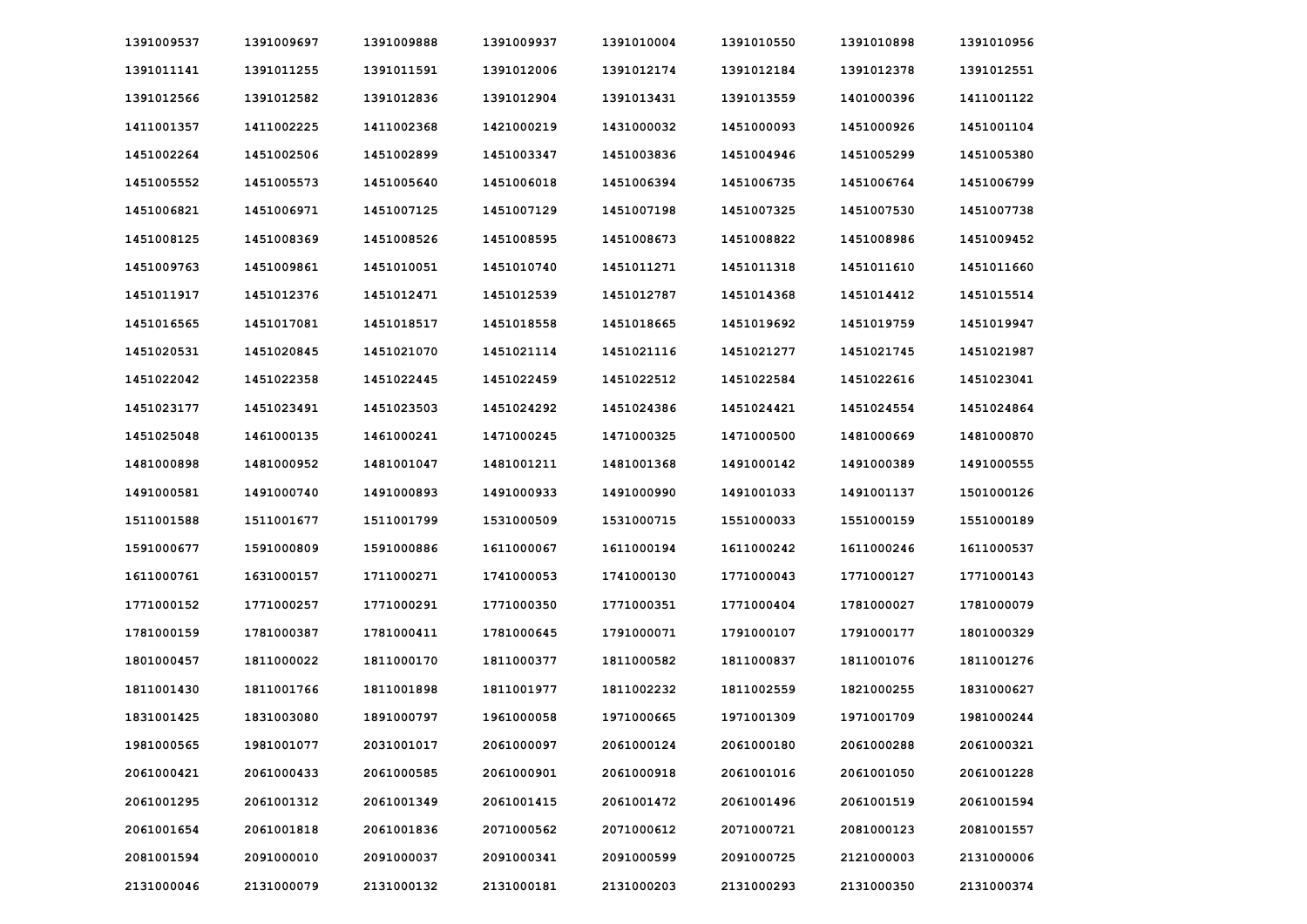| 2131000386 | 2131000394 | 2131000430 | 2131000479 | 2131000513 | 2131000534 | 2131000544 | 2131000579 |
|------------|------------|------------|------------|------------|------------|------------|------------|
| 2131000653 | 2131000680 | 2131000684 | 2131000702 | 2131000820 | 2131000850 | 2131000991 | 2131001022 |
| 2131001036 | 2131001043 | 2131001048 | 2131001056 | 2131001062 | 2131001081 | 2131001098 | 2131001136 |
| 2131001181 | 2131001231 | 2131001326 | 2131001330 | 2131001388 | 2131001409 | 2131001536 | 2131001544 |
| 2131001561 | 2131001597 | 2131001600 | 2131001611 | 2131001662 | 2131001666 | 2131001706 | 2131001761 |
| 2131001815 | 2131001830 | 2131001834 | 2131001884 | 2131001926 | 2131001936 | 2131001944 | 2131001949 |
| 2131001953 | 2131001992 | 2131002042 | 2131002085 | 2131002109 | 2131002223 | 2131002266 | 2131002268 |
| 2131002296 | 2131002304 | 2131002411 | 2131002419 | 2131002446 | 2131002470 | 2131002475 | 2131002477 |
| 2131002484 | 2131002498 | 2131002504 | 2131002706 | 2131002857 | 2131002950 | 2131002990 | 2131002998 |
| 2131003014 | 2131003035 | 2131003039 | 2131003043 | 2131003056 | 2131003064 | 2131003132 | 2131003189 |
| 2131003219 | 2131003291 | 2131003299 | 2131003305 | 2131003366 | 2131003367 | 2131003412 | 2131003481 |
| 2131003499 | 2131003540 | 2131003556 | 2131003560 | 2131003582 | 2131003609 | 2131003619 | 2131003628 |
| 2131003679 | 2131003702 | 2131003715 | 2131003740 | 2131003745 | 2131003757 | 2131003761 | 2131003777 |
| 2131003792 | 2141000001 | 2141000004 | 2141000011 | 2141000013 | 2141000028 | 2141000032 | 2141000050 |
| 2141000157 | 2141000176 | 2141000189 | 2141000261 | 2141000263 | 2141000310 | 2141000344 | 2141000348 |
| 2141000371 | 2141000377 | 2141000400 | 2141000455 | 2141000469 | 2141000475 | 2141000486 | 2141000493 |
| 2141000503 | 2141000528 | 2141000574 | 2141000613 | 2141000616 | 2141000643 | 2141000681 | 2141000689 |
| 2141000710 | 2141000764 | 2141000775 | 2141000795 | 2141000824 | 2141000846 | 2141000853 | 2141000855 |
| 2141000874 | 2141000877 | 2141000894 | 2141000897 | 2141000906 | 2141000910 | 2141000921 | 2141000929 |
| 2141000935 | 2141000953 | 2141000959 | 2141000997 | 2141001037 | 2141001054 | 2141001103 | 2141001115 |
| 2141001122 | 2141001141 | 2141001160 | 2141001178 | 2141001209 | 2141001215 | 2141001227 | 2141001250 |
| 2141001259 | 2141001260 | 2141001273 | 2141001306 | 2141001318 | 2141001321 | 2141001324 | 2141001327 |
| 2141001358 | 2141001360 | 2141001385 | 2141001394 | 2141001413 | 2141001422 | 2141001424 | 2141001440 |
| 2141001446 | 2141001466 | 2141001479 | 2141001489 | 2141001506 | 2141001528 | 2141001530 | 2141001593 |
| 2141001621 | 2141001636 | 2141001641 | 2141001700 | 2141001713 | 2141001734 | 2141001736 | 2141001739 |
| 2141001749 | 2141001750 | 2141001774 | 2141001785 | 2141001791 | 2141001792 | 2141001795 | 2141001822 |
| 2141001835 | 2141001867 | 2141001871 | 2141001883 | 2141001892 | 2141001894 | 2141001912 | 2141001951 |
| 2141001963 | 2141001975 | 2141001976 | 2141001983 | 2141001994 | 2141002086 | 2141002104 | 2141002110 |
| 2141002149 | 2141002168 | 2141002189 | 2141002207 | 2141002219 | 2141002257 | 2141002334 | 2141002349 |
| 2141002395 | 2141002458 | 2141002543 | 2141002552 | 2141002565 | 2141002622 | 2141002687 | 2141002694 |
| 2141002697 | 2141002712 | 2141002757 | 2141002771 | 2141002796 | 2141002895 | 2141002897 | 2141002919 |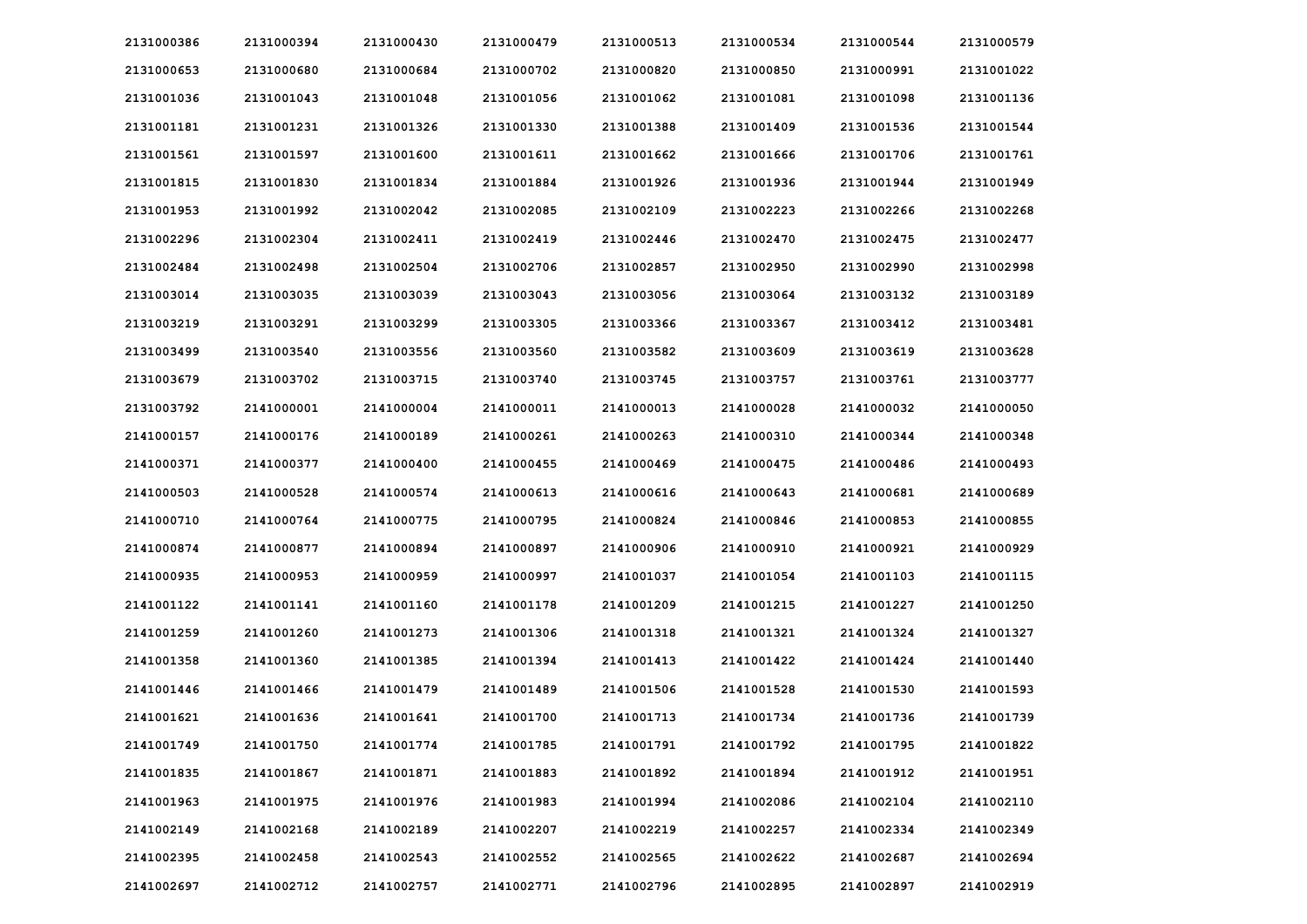| 2141002922 | 2141002926 | 2141002928 | 2141002940 | 2141002941 | 2141002945 | 2141002946 | 2141002951 |
|------------|------------|------------|------------|------------|------------|------------|------------|
| 2141002954 | 2141003001 | 2141003006 | 2141003014 | 2141003032 | 2141003039 | 2141003048 | 2141003059 |
| 2141003063 | 2141003122 | 2141003153 | 2141003187 | 2141003199 | 2141003205 | 2141003214 | 2141003223 |
| 2141003250 | 2141003281 | 2141003289 | 2141003332 | 2141003339 | 2141003344 | 2141003349 | 2141003366 |
| 2141003405 | 2141003406 | 2141003408 | 2141003423 | 2141003469 | 2141003487 | 2141003522 | 2141003542 |
| 2141003555 | 2141003560 | 2141003619 | 2141003647 | 2141003648 | 2141003663 | 2141003672 | 2141003675 |
| 2141003677 | 2141003685 | 2141003719 | 2141003723 | 2141003762 | 2141003783 | 2141003784 | 2141003797 |
| 2141003823 | 2141003842 | 2141003853 | 2141003854 | 2141003869 | 2141003881 | 2141003900 | 2141003925 |
| 2141003942 | 2141003959 | 2141003967 | 2141003980 | 2141004015 | 2141004018 | 2141004026 | 2141004037 |
| 2141004049 | 2141004057 | 2141004061 | 2141004068 | 2141004071 | 2141004089 | 2141004115 | 2141004257 |
| 2141004264 | 2151000035 | 2151000220 | 2151000303 | 2151000314 | 2151000364 | 2151000377 | 2151000397 |
| 2151000421 | 2151000444 | 2151000466 | 2151000468 | 2151000559 | 2151000599 | 2151000612 | 2151000690 |
| 2151000724 | 2151000733 | 2151000771 | 2151000849 | 2161000073 | 2161000075 | 2161000116 | 2161000179 |
| 2171000001 | 2171000008 | 2171000009 | 2171000059 | 2171000171 | 2171000244 | 2171000394 | 2171000495 |
| 2171000604 | 2171000701 | 2181000103 | 2181000134 | 2181000174 | 2181000232 | 2181000248 | 2181000338 |
| 2181000361 | 2181000387 | 2181000407 | 2181000446 | 2181000466 | 2181000486 | 2181000492 | 2181000550 |
| 2181000593 | 2181000631 | 2181000657 | 2181000671 | 2181000723 | 2181000732 | 2181000760 | 2181000794 |
| 2181000824 | 2181000870 | 2181000909 | 2181000929 | 2181000938 | 2181000982 | 2181000995 | 2181000997 |
| 2181001123 | 2181001130 | 2181001176 | 2181001190 | 2181001204 | 2181001291 | 2181001302 | 2181001316 |
| 2181001380 | 2181001385 | 2181001409 | 2181001414 | 2181001432 | 2181001443 | 2181001477 | 2181001484 |
| 2181001494 | 2181001496 | 2181001502 | 2181001515 | 2181001542 | 2181001604 | 2191000024 | 2191000034 |
| 2191000257 | 2191000262 | 2191000276 | 2191000297 | 2191000363 | 2191000389 | 2191000451 | 2191000496 |
| 2191000562 | 2191000580 | 2201000116 | 2201000170 | 2201000504 | 2201000592 | 2201000687 | 2201000876 |
| 2201001005 | 2201001084 | 2201001097 | 2201001112 | 2201001116 | 2201001154 | 2201001173 | 2201001238 |
| 2201001273 | 2201001310 | 2201001333 | 2201001362 | 2201001429 | 2201001463 | 2201001471 | 2201001492 |
| 2201001505 | 2201001544 | 2201001606 | 2201001630 | 2201001641 | 2201001654 | 2201001666 | 2201001673 |
| 2201001691 | 2201001699 | 2201001737 | 2201001777 | 2201001823 | 2201001864 | 2201001897 | 2201001926 |
| 2201001939 | 2201001990 | 2201002013 | 2201002047 | 2201002134 | 2201002145 | 2201002156 | 2201002161 |
| 2201002196 | 2201002233 | 2201002272 | 2201002290 | 2201002339 | 2201002370 | 2201002380 | 2201002416 |
| 2201002438 | 2201002445 | 2201002457 | 2201002479 | 2201002610 | 2201002896 | 2201002990 | 2201002997 |
| 2201003031 | 2201003040 | 2201003181 | 2201003193 | 2201003249 | 2201003259 | 2201003262 | 2201003272 |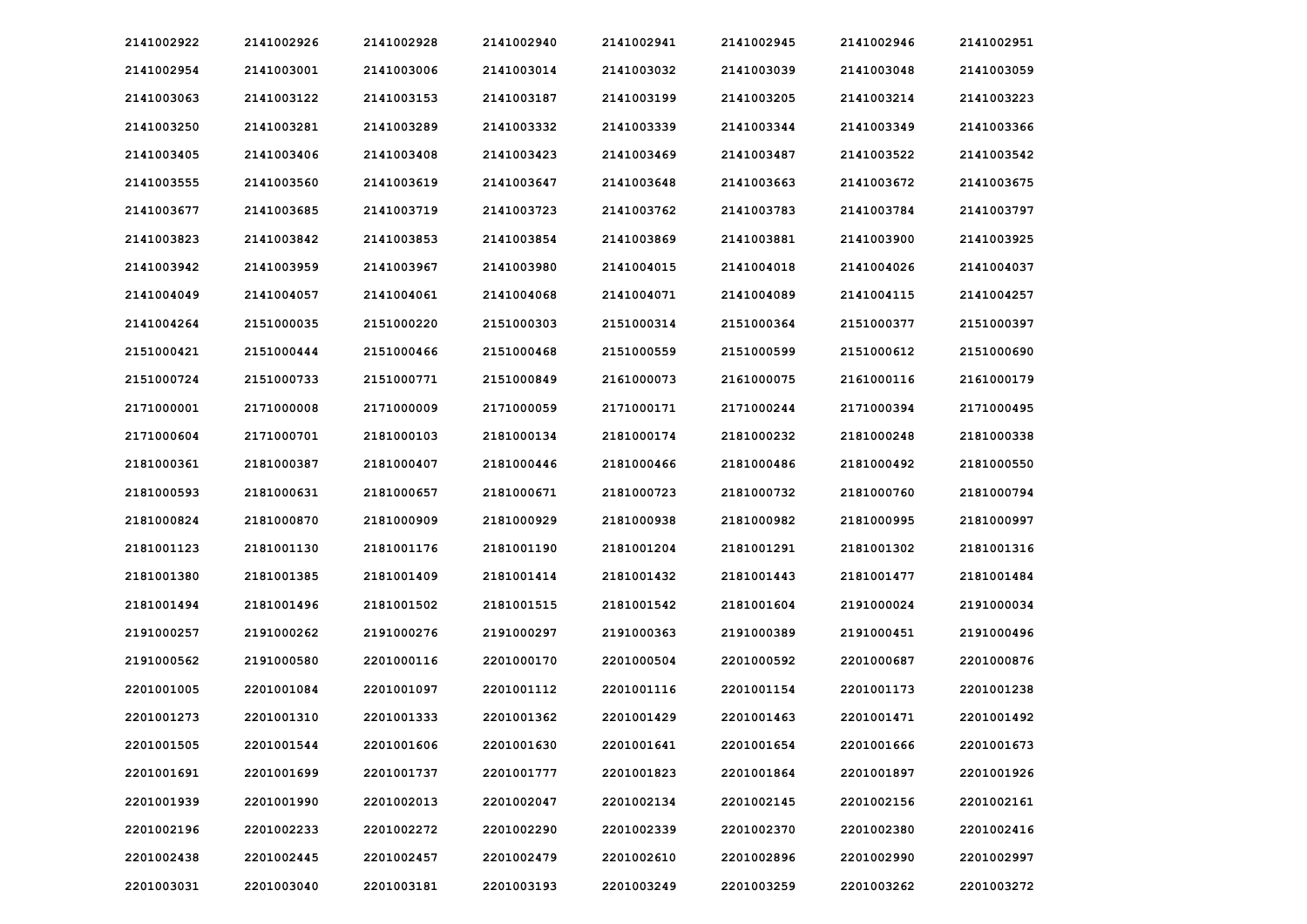| 2201003343 | 2201003505 | 2201003861 | 2201004090 | 2201004228 | 2201004244 | 2201004308 | 2201004320 |
|------------|------------|------------|------------|------------|------------|------------|------------|
| 2201004415 | 2201004417 | 2201004457 | 2201004466 | 2201004485 | 2201004492 | 2201004510 | 2201004519 |
| 2201004521 | 2201004536 | 2201004554 | 2201004568 | 2201004613 | 2201004620 | 2201004659 | 2201004691 |
| 2201004692 | 2201004693 | 2201004703 | 2201004715 | 2201004742 | 2201004754 | 2201004765 | 2201004849 |
| 2201004876 | 2201004889 | 2201004937 | 2201004952 | 2201004984 | 2201004991 | 2201004993 | 2201005045 |
| 2201005063 | 2201005069 | 2201005101 | 2201005196 | 2201005211 | 2201005228 | 2201005319 | 2201005327 |
| 2201005339 | 2201005394 | 2201005537 | 2201005542 | 2201005553 | 2201005564 | 2201005591 | 2201005707 |
| 2201005924 | 2201006041 | 2201006097 | 2201006219 | 2201006274 | 2201006291 | 2211000095 | 2211000174 |
| 2211000203 | 2211000247 | 2211000257 | 2211000270 | 2211000298 | 2211000340 | 2211000378 | 2211000379 |
| 2211000413 | 2211000434 | 2211000483 | 2211000487 | 2211000489 | 2211000515 | 2211000535 | 2211000536 |
| 2211000541 | 2211000584 | 2211000603 | 2211000629 | 2211000639 | 2211000679 | 2211000680 | 2211000765 |
| 2211000782 | 2211000809 | 2211000814 | 2211000825 | 2211000865 | 2211000901 | 2211000931 | 2211000942 |
| 2211000948 | 2211000964 | 2211000973 | 2211000982 | 2211001041 | 2211001052 | 2211001079 | 2211001103 |
| 2211001106 | 2211001115 | 2211001141 | 2211001153 | 2211001164 | 2211001166 | 2211001187 | 2211001221 |
| 2211001323 | 2211001334 | 2211001373 | 2211001396 | 2211001409 | 2211001420 | 2211001423 | 2211001449 |
| 2211001465 | 2211001483 | 2211001508 | 2211001514 | 2211001523 | 2211001577 | 2211001585 | 2211001587 |
| 2211001600 | 2211001618 | 2211001630 | 2211001677 | 2211001680 | 2211001712 | 2211001724 | 2211001753 |
| 2211001775 | 2211001794 | 2211001824 | 2211001858 | 2211001871 | 2211001897 | 2211002033 | 2211002060 |
| 2211002104 | 2211002105 | 2211002110 | 2211002112 | 2211002142 | 2211002148 | 2211002156 | 2211002170 |
| 2211002172 | 2211002236 | 2211002275 | 2211002328 | 2211002347 | 2211002352 | 2211002354 | 2211002386 |
| 2211002392 | 2211002404 | 2211002414 | 2211002433 | 2211002444 | 2211002558 | 2211002580 | 2211002589 |
| 2211002599 | 2211002616 | 2211002665 | 2211002690 | 2211002701 | 2211002704 | 2211002716 | 2211002749 |
| 2211002754 | 2211002769 | 2211002770 | 2211002787 | 2211002788 | 2211002802 | 2211002808 | 2211002821 |
| 2211002822 | 2211002824 | 2211002835 | 2211002875 | 2211002891 | 2211002932 | 2211002940 | 2211002957 |
| 2211002962 | 2211002969 | 2211003067 | 2211003096 | 2211003144 | 2211003156 | 2211003172 | 2211003211 |
| 2211003221 | 2211003269 | 2211003276 | 2211003350 | 2211003374 | 2211003381 | 2211003386 | 2211003464 |
| 2211003532 | 2211003541 | 2211003566 | 2211003574 | 2211003577 | 2211003579 | 2211003586 | 2211003618 |
| 2211003672 | 2211003684 | 2211003711 | 2211003746 | 2211003772 | 2211003791 | 2211003829 | 2211003859 |
| 2211003861 | 2211003877 | 2211003893 | 2211003923 | 2211003951 | 2211004012 | 2211004041 | 2211004050 |
| 2211004055 | 2211004089 | 2211004191 | 2211004230 | 2211004249 | 2211004301 | 2211004308 | 2211004330 |
| 2211004350 | 2211004360 | 2211004367 | 2211004383 | 2211004396 | 2211004400 | 2211004401 | 2211004404 |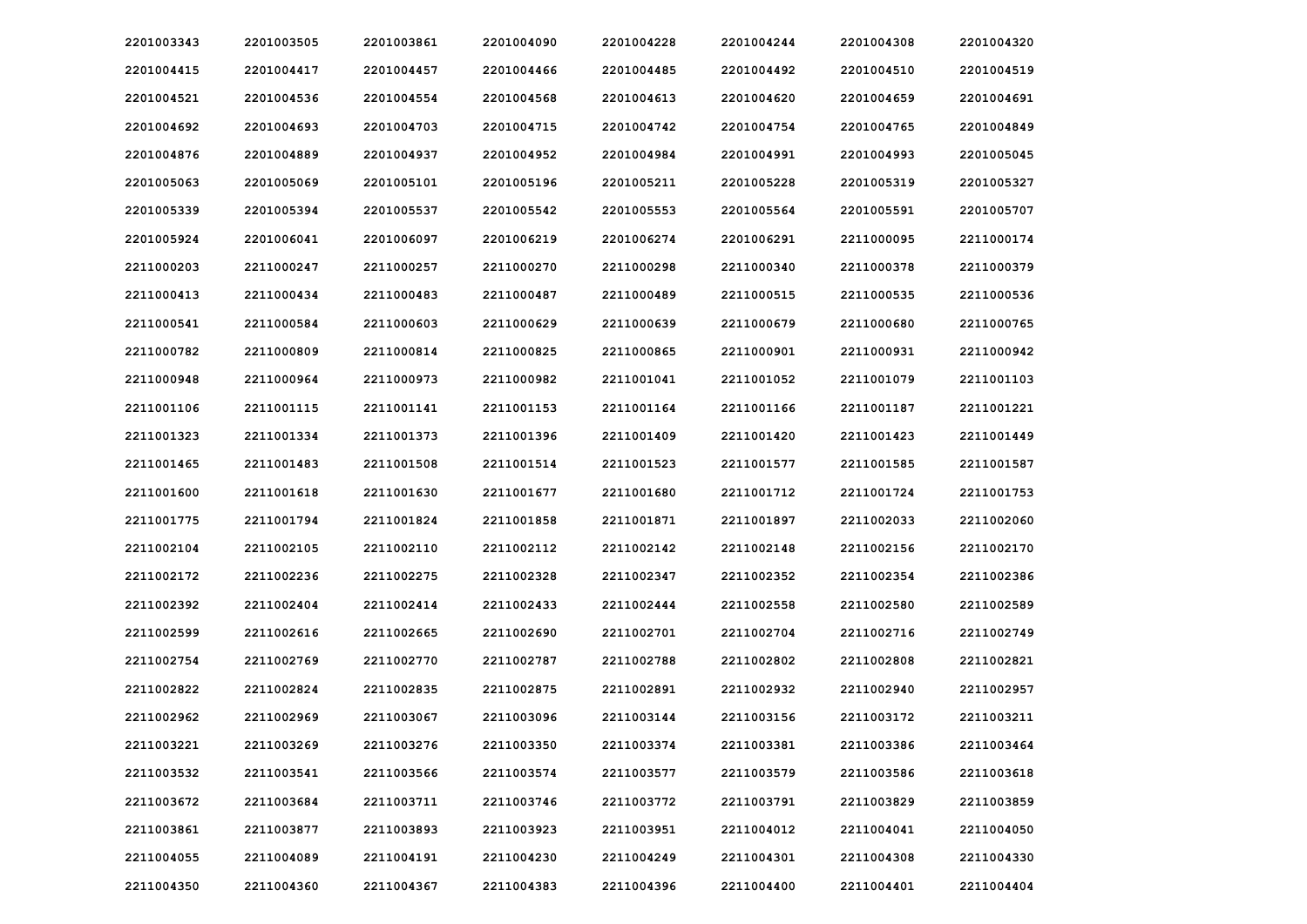| 2211004426 | 2211004479 | 2211004493 | 2211004541 | 2211004572 | 2211004573 | 2211004595 | 2211004654 |
|------------|------------|------------|------------|------------|------------|------------|------------|
| 2211004681 | 2211004682 | 2211004685 | 2211004737 | 2211004748 | 2211004749 | 2211004784 | 2211004843 |
| 2211004864 | 2211004949 | 2211004962 | 2211005001 | 2211005051 | 2211005112 | 2211005177 | 2211005214 |
| 2211005226 | 2211005271 | 2211005320 | 2211005358 | 2211005431 | 2211005433 | 2211005450 | 2211005487 |
| 2211005492 | 2211005497 | 2211005514 | 2211005539 | 2211005568 | 2211005592 | 2211005633 | 2211005697 |
| 2211005757 | 2211005827 | 2211005881 | 2211005942 | 2211005985 | 2211005998 | 2211006003 | 2211006005 |
| 2211006017 | 2211006029 | 2211006045 | 2211006048 | 2211006061 | 2211006090 | 2211006121 | 2211006123 |
| 2211006146 | 2211006177 | 2211006212 | 2211006213 | 2211006235 | 2211006243 | 2211006275 | 2211006298 |
| 2211006316 | 2221000015 | 2221000047 | 2221000127 | 2221000145 | 2221000184 | 2221000188 | 2221000266 |
| 2221000295 | 2221000327 | 2221000464 | 2221000466 | 2221000505 | 2221000534 | 2221000562 | 2221000591 |
| 2221000620 | 2221000626 | 2221000666 | 2221000715 | 2221000735 | 2221000737 | 2221000888 | 2221001000 |
| 2221001002 | 2221001063 | 2221001099 | 2221001159 | 2221001212 | 2221001272 | 2221001294 | 2221001419 |
| 2231000002 | 2231000033 | 2231000084 | 2231000136 | 2231000170 | 2231000172 | 2231000175 | 2231000235 |
| 2231000270 | 2231000274 | 2231000303 | 2231000307 | 2231000309 | 2231000313 | 2231000353 | 2231000448 |
| 2231000453 | 2231000510 | 2231000605 | 2231000630 | 2231000647 | 2231000699 | 2231000741 | 2231000754 |
| 2231000756 | 2231000762 | 2231000769 | 2231000774 | 2231000775 | 2231000820 | 2231000826 | 2231000839 |
| 2231000875 | 2231000879 | 2231000895 | 2231000935 | 2231000973 | 2231000974 | 2231000991 | 2231001006 |
| 2231001032 | 2231001062 | 2231001068 | 2231001106 | 2231001129 | 2231001196 | 2231001246 | 2231001252 |
| 2231001268 | 2231001284 | 2231001305 | 2231001331 | 2231001358 | 2231001408 | 2231001434 | 2231001449 |
| 2231001500 | 2231001512 | 2231001517 | 2231001525 | 2231001540 | 2231001544 | 2231001611 | 2231001656 |
| 2231001833 | 2231001852 | 2231001874 | 2231001911 | 2241000001 | 2241000004 | 2241000006 | 2241000043 |
| 2241000073 | 2241000102 | 2241000152 | 2241000174 | 2241000185 | 2241000187 | 2241000195 | 2241000216 |
| 2241000222 | 2241000302 | 2241000331 | 2241000338 | 2241000339 | 2241000355 | 2241000423 | 2241000453 |
| 2241000476 | 2241000522 | 2241000529 | 2241000531 | 2241000533 | 2241000536 | 2241000554 | 2241000582 |
| 2241000659 | 2241000677 | 2241000710 | 2241000734 | 2241000741 | 2241000748 | 2241000777 | 2241000800 |
| 2241000814 | 2241000816 | 2241000829 | 2241000830 | 2241000831 | 2241000832 | 2241000856 | 2241000890 |
| 2241000912 | 2241000931 | 2241000976 | 2241000998 | 2241001016 | 2241001036 | 2241001056 | 2241001122 |
| 2241001125 | 2241001153 | 2241001182 | 2241001189 | 2241001215 | 2241001228 | 2241001247 | 2241001273 |
| 2241001348 | 2241001350 | 2241001368 | 2241001383 | 2241001411 | 2241001463 | 2241001467 | 2241001479 |
| 2241001530 | 2241001584 | 2241001585 | 2241001632 | 2241001663 | 2241001668 | 2241001678 | 2241001691 |
| 2241001710 | 2241001731 | 2241001747 | 2241001750 | 2241001800 | 2241001803 | 2241001817 | 2241001881 |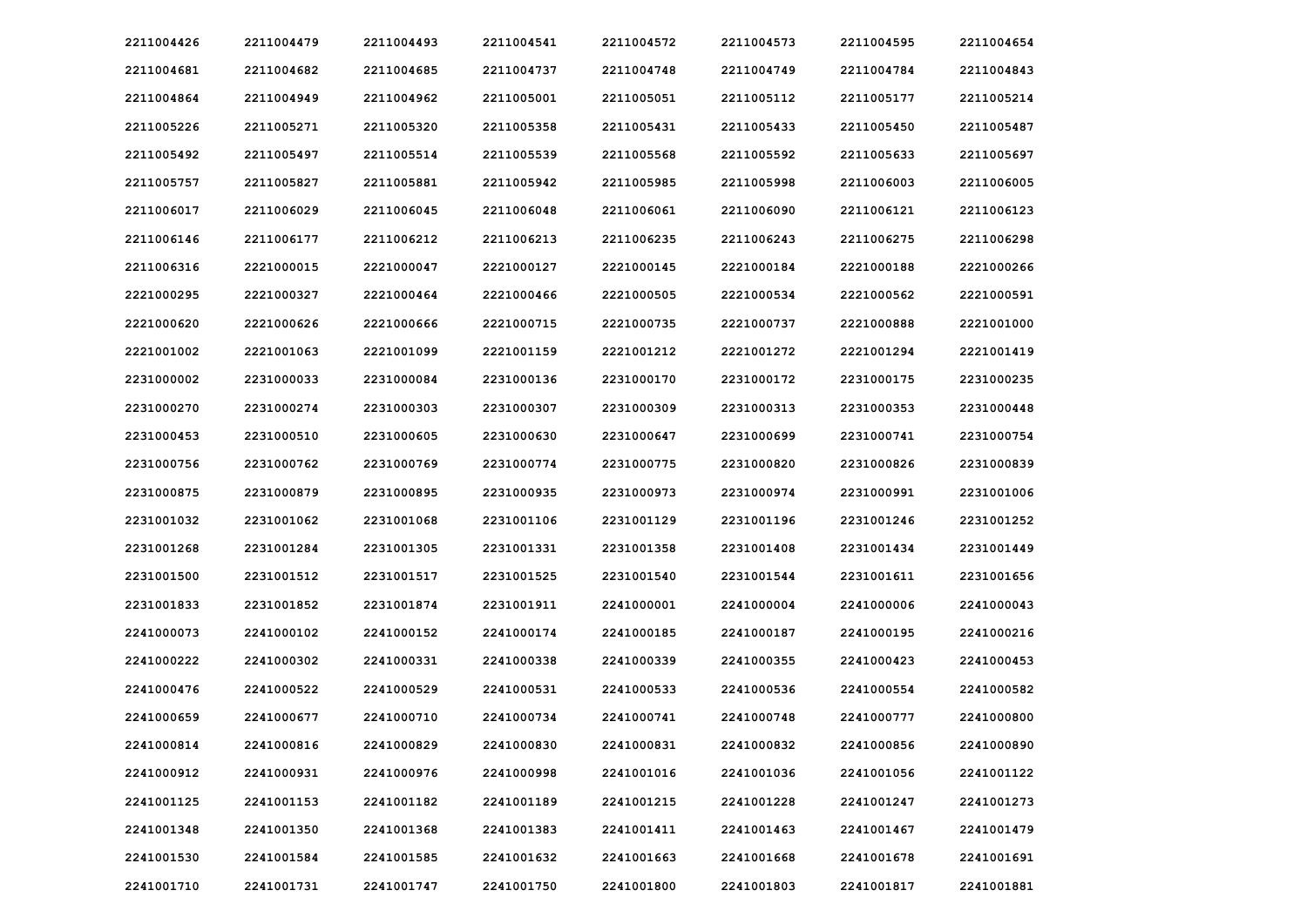| 2241001943 | 2241001994 | 2241002006 | 2241002047 | 2241002064 | 2241002078 | 2241002080 | 2241002083 |
|------------|------------|------------|------------|------------|------------|------------|------------|
| 2241002084 | 2241002088 | 2241002128 | 2241002172 | 2241002173 | 2241002184 | 2241002187 | 2241002235 |
| 2241002237 | 2241002238 | 2241002255 | 2241002287 | 2241002298 | 2241002302 | 2241002310 | 2241002331 |
| 2241002380 | 2241002456 | 2241002463 | 2241002526 | 2241002544 | 2241002571 | 2241002573 | 2241002591 |
| 2241002596 | 2241002635 | 2241002639 | 2241002648 | 2241002686 | 2241002695 | 2241002779 | 2241002793 |
| 2241002825 | 2241002850 | 2241002886 | 2241002901 | 2241002910 | 2241002924 | 2241002929 | 2241002964 |
| 2241002975 | 2241003026 | 2241003041 | 2241003131 | 2241003136 | 2241003138 | 2241003201 | 2241003229 |
| 2241003242 | 2241003260 | 2241003262 | 2241003272 | 2241003276 | 2241003295 | 2241003302 | 2241003305 |
| 2241003342 | 2241003344 | 2241003371 | 2241003485 | 2241003510 | 2241003518 | 2241003562 | 2241003563 |
| 2241003571 | 2241003588 | 2241003650 | 2241003697 | 2241003705 | 2241003713 | 2241003790 | 2241003796 |
| 2241003841 | 2241003863 | 2241003875 | 2241003946 | 2241003961 | 2241003962 | 2241003965 | 2241004021 |
| 2241004043 | 2241004079 | 2241004085 | 2241004217 | 2241004220 | 2241004276 | 2241004327 | 2241004368 |
| 2241004370 | 2241004396 | 2241004401 | 2241004429 | 2241004430 | 2241004450 | 2241004468 | 2241004473 |
| 2241004525 | 2241004547 | 2241004567 | 2241004602 | 2241004623 | 2241004628 | 2241004644 | 2241004663 |
| 2241004708 | 2241004712 | 2241004717 | 2241004755 | 2241004844 | 2241004859 | 2241004894 | 2241004916 |
| 2241004933 | 2241004993 | 2241005033 | 2241005040 | 2241005056 | 2241005086 | 2241005098 | 2241005111 |
| 2241005129 | 2241005154 | 2241005165 | 2241005166 | 2241005170 | 2241005175 | 2241005197 | 2241005223 |
| 2241005252 | 2241005318 | 2241005330 | 2241005335 | 2241005338 | 2251000033 | 2261000013 | 2261000162 |
| 2261000181 | 2261000182 | 2261000214 | 2261000269 | 2261000364 | 2321000040 | 2331000092 | 2331000152 |
| 2331000233 | 2331000624 | 2331000680 | 2331000789 | 2331000797 | 2331000837 | 2331000948 | 2331001014 |
| 2331001168 | 2331001557 | 2331001835 | 2331001920 | 2331002073 | 2331002140 | 2331002149 | 2331002474 |
| 2331002538 | 2331002634 | 2331002641 | 2331002736 | 2331002824 | 2331002927 | 2341000360 | 2371000268 |
| 2381000796 | 2381001399 | 2391000127 | 2401000195 | 2401000294 | 2401000476 | 2401000524 | 2401000565 |
| 2401000875 | 2401000940 | 2401001041 | 2401001086 | 2401001218 | 2401001249 | 2401001372 | 2401001544 |
| 2401001568 | 2401001638 | 2401001728 | 2401001931 | 2421000340 | 2431000422 | 2451000077 | 2491000077 |
| 2491000144 | 2491000513 | 2491000694 | 2501000117 | 2501000171 | 2501000239 | 2501000248 | 2501000568 |
| 2501000598 | 2511000032 | 2511000398 | 2511001102 | 2511001401 | 2511001426 | 2511001435 | 2511001436 |
| 2511001558 | 2511002051 | 2511002140 | 2511002261 | 2511002372 | 2511002667 | 2511002744 | 2511002812 |
| 2511002817 | 2511003175 | 2511003185 | 2511003681 | 2511003788 | 2511004111 | 2511004282 | 2511004328 |
| 2511004394 | 2511005281 | 2511005479 | 2511005717 | 2511005725 | 2511006055 | 2511006236 | 2511006650 |
| 2511006825 | 2511006969 | 2511007058 | 2511007142 | 2511007361 | 2511007794 | 2511008109 | 2511008250 |